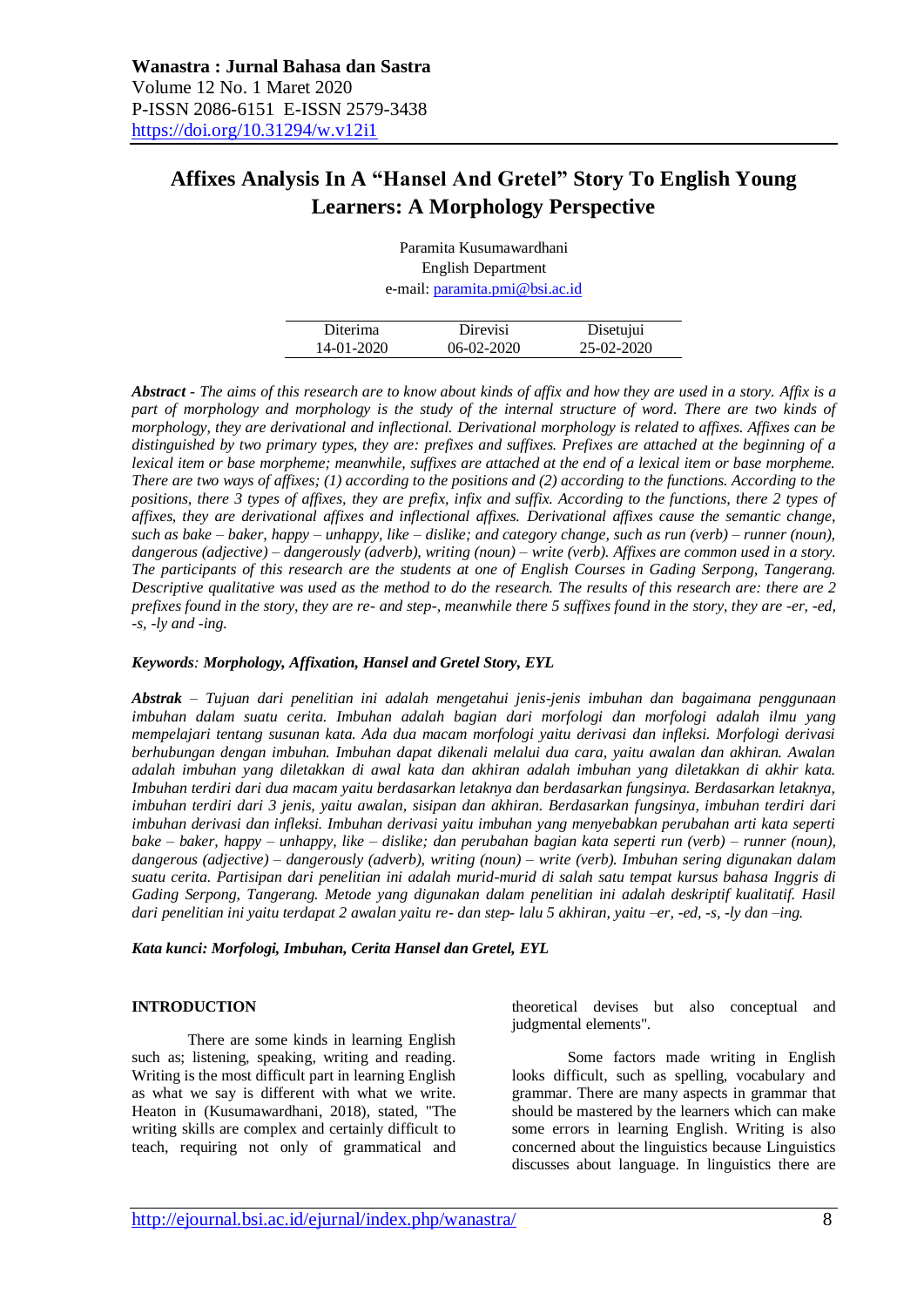branches of the linguistics which one of them has the specific purpose that also help the learners in learning writing. A sign, a visual symbol can be changed through writing. Thus the study of the language will involve the learners in appraisal of all of the following levels of the language, they are: language, phonology which studies about sounds, morphology which studies about meaningful combination of sounds, lexis which studies about words, syntax which studies about meaningful combination of words, semantic which studies about meaning and discourse which studies about how syntax is combined.

There are two kinds of morphology, they are: derivational and inflectional morphology. Derivational morphology discusses about the morphemes can be used to form new words. It also studies the principles governing the construction of new words, without reference to the specific grammatical role a word might play in a sentence. Inflectional morphology occurs with nouns, pronouns and verbs. It also studies about the way in varying the words in order to express grammatical contrasts in sentences such as singular/plural or present/past tense.

#### **The Definition of Morphology**

The term morphology takes its origin from *morph* which means form, shape, etc and *ology* which means a study of something. August Schleicher, a German linguist, named morphology as a sub-discipline of linguistics in 1859 for the first time.

(Aronoff & Fudeman, n.d.) stated that morphology referred to the mental system involved in word formation or to the branch of linguistics that deals with words, their internal structure and how they are formed. Morphology dealt with the structure of words. Knowing, knowingly and unknowingly are kinds of derivational morphology. The base word is *"know*" and it is added with morphemes –ing, -ly and un-.

According to (March et al., 2014), morphology is the study of investigating forms in language rather than depending on identifying words. Morphology plays an important role in the construction of linguistic units and structures. It is morphology which allows the language to adopt new words from the existing words (derivational morphology) or to change the grammatical aspect of a word according to its use in a specific context (inflectional morphology).

(Khan, Akram, & Khan, 2016) explained that the study of morphology contains a thorough

examination of several bits of language that combine to make a single linguistic unit, known as the 'word'. Linguistically these bits are called morphemes. A morpheme is a minimal unit of meaning or grammatical function. There are two sub-categories of morphemes, namely free and bound morphemes. Free morphemes can stand by themselves in isolation, e.g. *boy, cat, dog* etc., while bound morphemes are always attached to free morphemes and never occur in isolation, e.g. -*ness*  in madness. The former contains lexical morphemes that have a dictionary meaning (like *wall, book, fan*, etc.) and functional morphemes that have grammatical functions to fulfill (like *a, an, the*  etc.). The latter contains derivational morphemes and inflectional morphemes. The main difference between the two is that derivational morphemes produce new words in language by changing their word class, e.g. *teach—teach-er*, while inflectional morphemes indicate aspects of grammatical function of a word and never change its grammatical category e.g. *boy—boy-s.*

## **The Definition of Affix**

Morphology has many parts, there are morpheme, lexeme, affixes, and etc. morpheme is the smallest units of meaning. An affix is a morpheme which only occurs when attached to some other morpheme or morpheme such as a root or stem or base.

Affixation is a morphological process which supposed to change a root or base word to form a new word. Affixes are classified into two different ways, they are: (1) according to the positions and (2) according to the functions. According to the positions, affixes are divided into three types of affixes; they are prefix, infix and suffix. Prefix is an affix which is attached before a word, infix is an affix which is inserted into a word, and suffix is an affix which is attached after a word. "Affixes can be attached before or after a base", Katamba in (Josiah & Udoudom, 2012)

According to the functions, affixes are classified into two types, they are: derivational affixes and inflectional affixes, Brinton in (March et al., 2014). Derivational affixes are affixes which are attached to a word then create a new word, change the meaning of the word or part of speech of the word, such as:  $un + happy = unhappy$ , dis + like = dislike, develop + ment = development, refuse  $+$  al  $=$  refusal. Inflectional affixes are affixes which are attached to a word but they do not create a new word, change the meaning or part of speech of the word. They emphasize to the information which has been mentioned, like number, gender,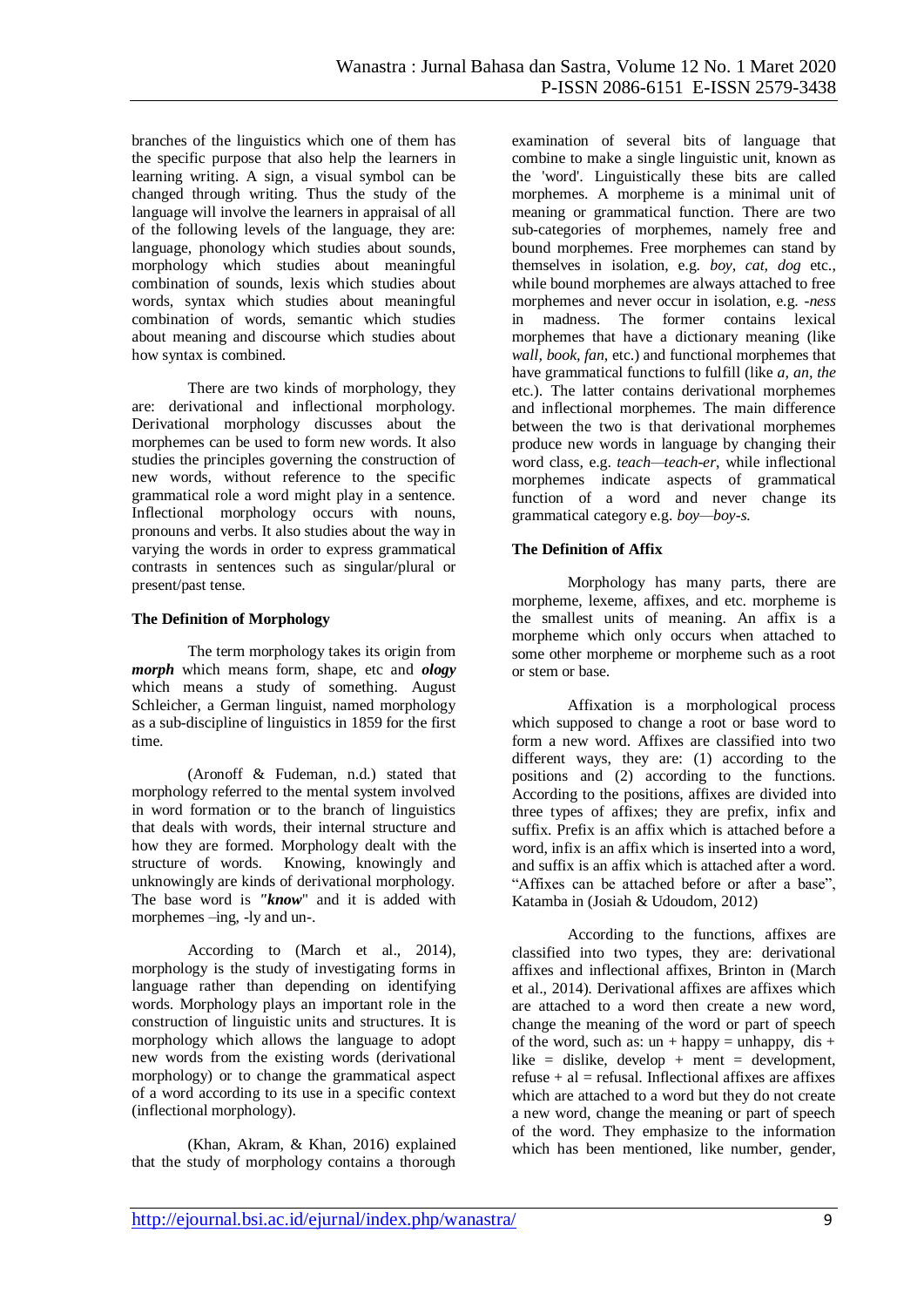tenses, and person. The examples are: pencil  $+ s =$ pencils, walk + ed = walked.

Here are some lists of the most common prefixes and suffixes: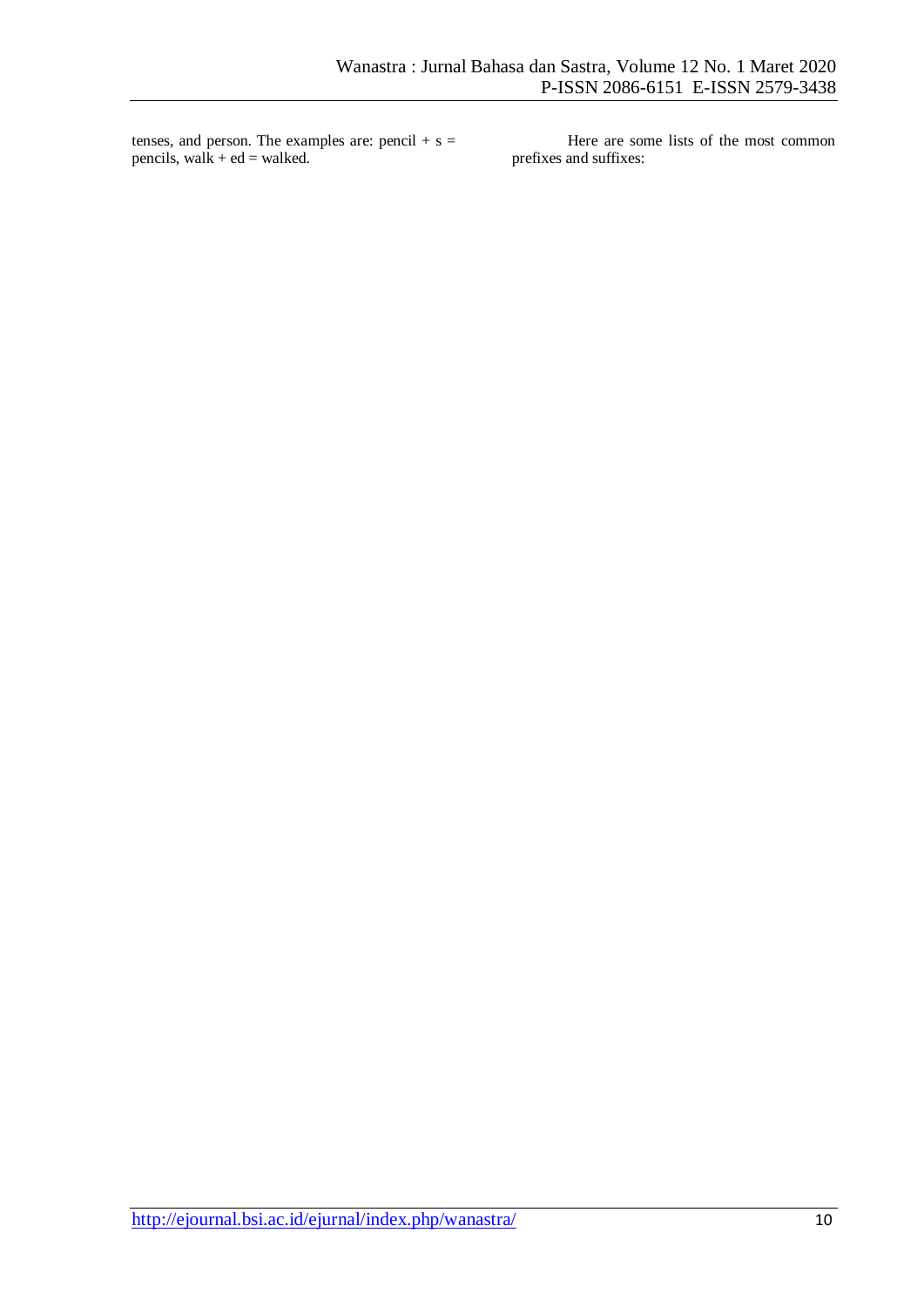| Unit 8 | Vocabulary Instruction Component of a Comprehensive<br><b>Reading Program</b> | <b>Structural Analysis</b><br>Section |  |
|--------|-------------------------------------------------------------------------------|---------------------------------------|--|
|        | Handout 7:<br>Common Affixes and Their Meanings                               |                                       |  |
|        | <b>Prefixes</b>                                                               |                                       |  |

Prefixes are letter groups added before a base word or root. Prefixes generally add to or change the meaning of a word.

| Prefix        | Meaning          | Example                       |
|---------------|------------------|-------------------------------|
| Ab-           | away from        | absent, abnormal              |
| Ad-           | to, toward       | advance, addition             |
| After-        | later, behind    | aftermath, afterward          |
| Anti-         | against, opposed | antibiotic, antigravity       |
| Auto-         | self             | automobile, autobiography     |
| Be-           | make             | believe, belittle             |
| Bi-           | two              | bicycle, biceps               |
| Com, con, co- | with, together   | commune, concrete             |
| Contra-       | against          | contradict, contrary          |
| De-           | downward, undo   | deflate, defect               |
| Deci-         | ten              | decibels, decimal             |
| Dis-          | not              | dislike, distrust             |
| E, ex-        | out of, prior to | explain, expense              |
| En, em-       | in, into, cover  | engage, employ                |
| Extra-        | outside          | extravagant, extraterrestrial |
| $Im-$         | not              | impose, imply                 |
| $ln-$         | into, not        | include, incurable            |
| Inter-        | among            | interact, internal            |
| Macro-        | large            | macroeconomics, macrotiotic   |
| Magni-        | great            | magnify, magnificent          |
| Mega-         | huge             | megaphone, megabucks          |
| Micro-        | small            | miscroscope, microbe          |
| Mis-          | wrongly          | mistake, mislead              |
| Non-          | not              | nonsense, nonviolent          |
| Over-         | above, beyond    | overflow, overdue             |
| Post-         | after            | postdate, postmark            |
| Pre-          | before, prior to | preheat, prehistoric          |
| Pro-          | in favor of      | protest, protect              |
| Re-           | again            | repeat, revise                |
| Sub-          | under, beneath   | submarine, subject            |
| Super-        | above, beyond    | superior, supernatural        |
| Tele-         | far              | telescope, telephone          |

© 2007 lowa Department of Education

Every Child Reads 长青莲  $K-12$ EXCELLENCE<br>IN TEACHING

Every Child Reads: Excellence in Teaching and Learning

Figure 1. Common Affixes and Their Meanings

P\_08.VOCAB.STAN\_08.31.2007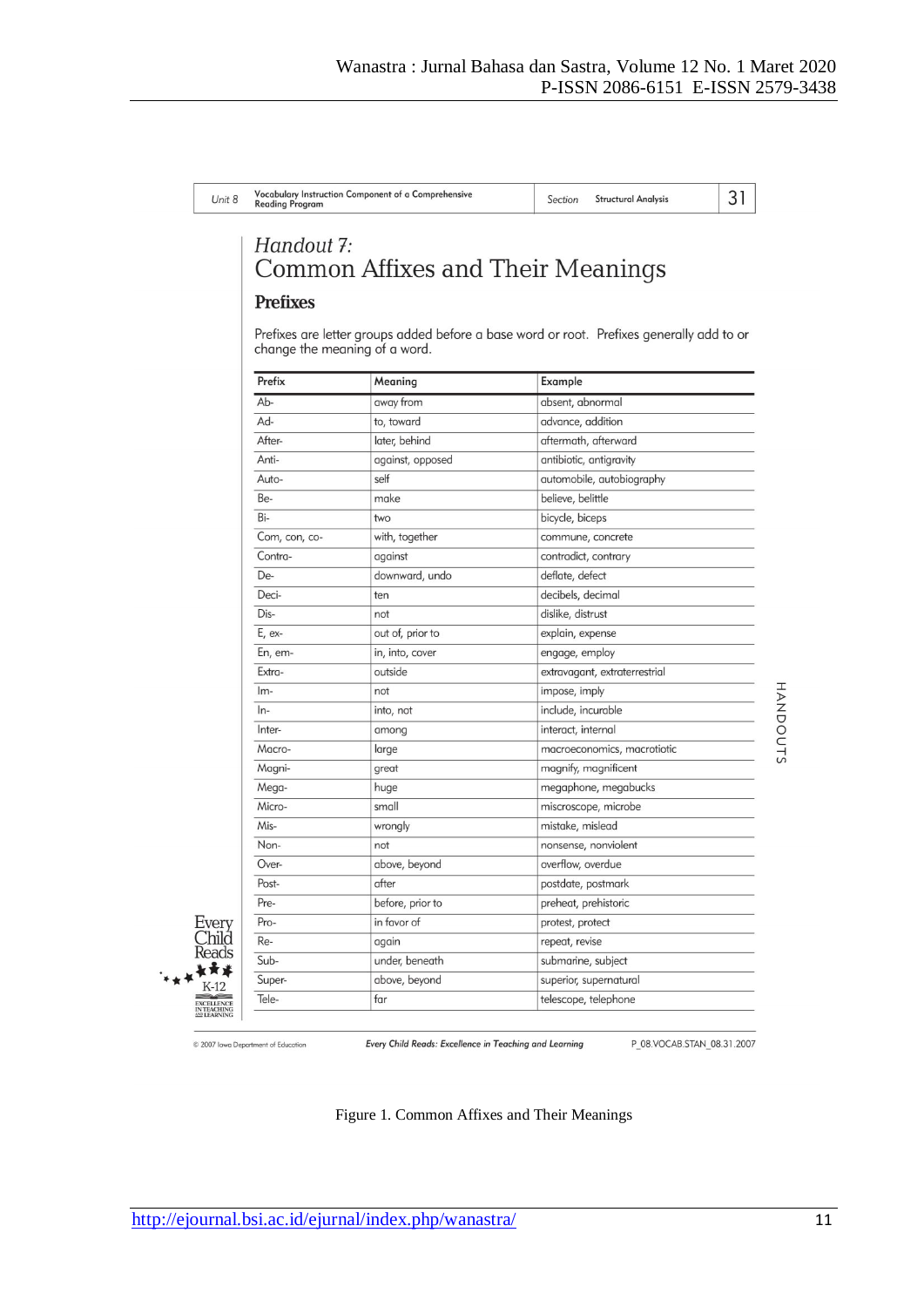| Unit 8 | Vocabulary Instruction Component of a Comprehensive<br><b>Reading Program</b> | Section | <b>Structural Analysis</b> |  |
|--------|-------------------------------------------------------------------------------|---------|----------------------------|--|
|--------|-------------------------------------------------------------------------------|---------|----------------------------|--|

# Handout 7 (continued)

**Common Affixes and Their Meanings** 

| Prefix | Meaning        | Example                 |
|--------|----------------|-------------------------|
| Trans- | across         | transfer, transit       |
| Tri-   | three          | tricycle, triangle      |
| $Un-$  | not            | unknown, unjust         |
| Ultra- | beyond         | ultraviolet, ultrasuede |
| Under- | beneath, below | underneath, underline   |
| Uni-   | one, single    | unicorn, uniform        |

# **Suffixes**

Suffixes are groups of letters added after a base word or root. The following is a sample of the wide variety.

| Suffix    | Meaning          | Example    |          |
|-----------|------------------|------------|----------|
| -ant      | one who          | assistant  |          |
| -ar       | one who          | liar       |          |
| -arium    | place for        | aquarium   |          |
| -ble      | inclined to      | gullible   |          |
| -ent      | one who          | resident   |          |
| -er       | one who          | teacher    |          |
| -er       | more             | brighter   |          |
| -ery, ry  | products         | pottery    |          |
| -ess      | one who (female) | actress    |          |
| -est      | most             | most*****  | HANDOUTS |
| -ful      | full of          | mouthful   |          |
| -ing      | material         | roofing    |          |
| $-$ ing   | (present tense)  | smiling    |          |
| -less     | without          | motherless |          |
| -ling     | small            | fledgling  |          |
| -ly       | every            | weekly     |          |
| -ly       | (adverb)         | happily    |          |
| -ness     | state of being   | happiness  |          |
| -ology    | study of         | biology    |          |
| -or       | one who          | doctor     |          |
| $-ous$    | full of          | wondrous   |          |
| $-S$ , es | more than one    | boxes      |          |
| $-y$      | state of         | sunny      |          |

Every  $\overline{\text{Child}}$ Reads 复黄素  $K-12$ EXCELLENCE<br>IN TEACHING

Pinnell, G.S., Fountas, I.C. (1998). Word matters: Teaching phonics and spelling in the reading/writing classroom.<br>Plymouth, NH: Heinemann.

© 2007 lowa Department of Education

Every Child Reads: Excellence in Teaching and Learning

P\_08.VOCAB.STAN\_08.31.2007

# Figure 2. Common Affixes and Their Meanings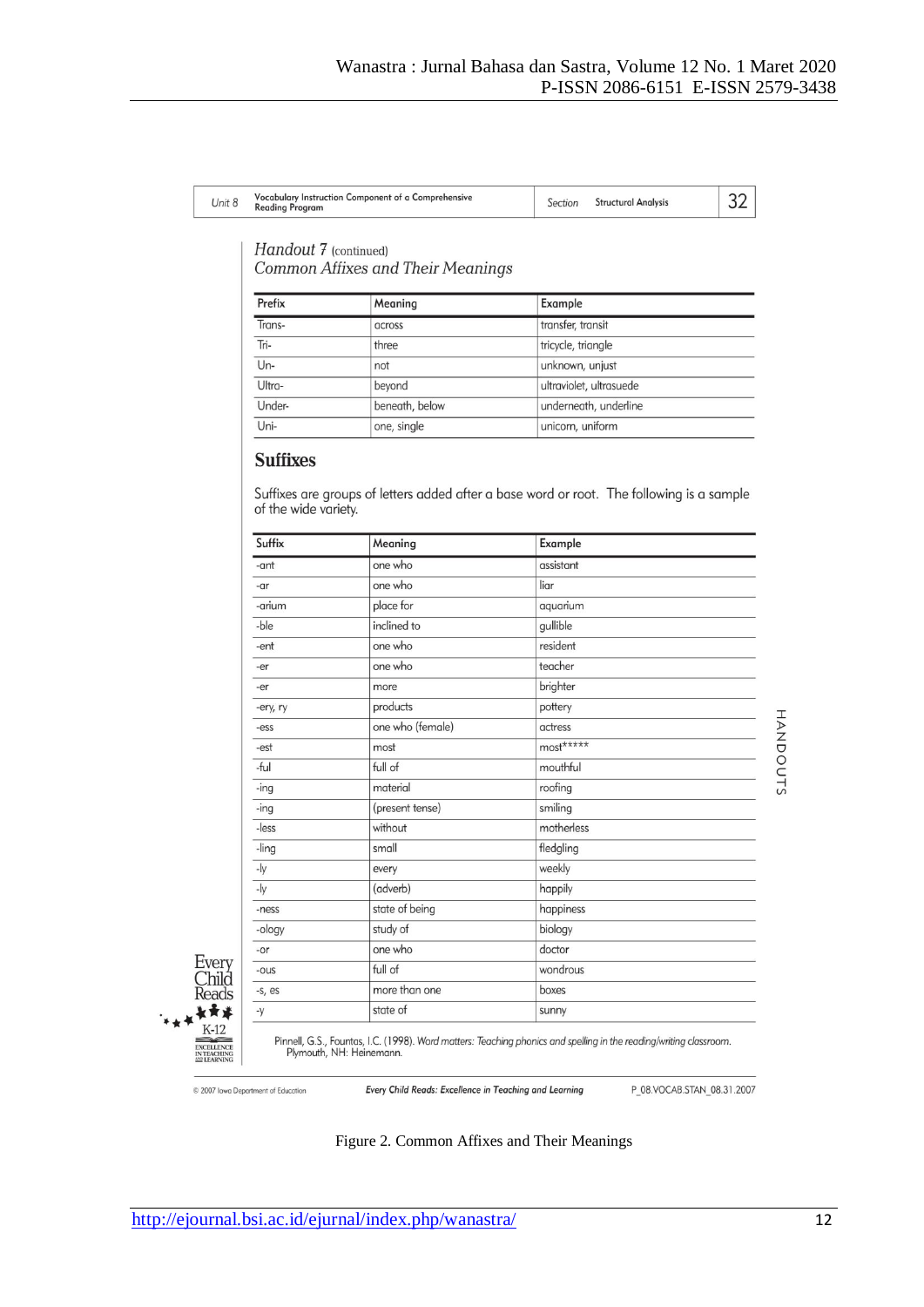#### **The Definition of English Young Learners (EYL)**

There is a phenomenon in learning English. Learning English has started in the early age. It has happened since the second half of the century. It is also happened because now English is used in order to face the global demand which emphasis on the need for communication skills.

The process information between EYL and adult is different. Children, start from an early age, begin to sort out words involving concrete subjects. It happens when EYL study about vocabulary. They need objects which they can see or handle. EYL do not comprehend abstract subjects such as grammar. (Thomson, n.d.) noted that young learners don't have a concept of ideas such as parts of speech, discourse or phonology. (Cameron, n.d.) says that:

Some differences are immediately obvious: children are more enthusiastic and lively as learners. They want to please the teacher rather than peer-groups. They will have a go at an activity even when they don't quite understand why or how. However, they also lose interest more quickly and are less able to keep themselves motivated on tasks they find difficult. Children do not find it as easy to use language to talk about language; in other words, they do not have the same access as older learners to meta-language that teachers can use to explain about grammar or discourse. Children often seem embarrassed than adults at talking in a new language, and their lack inhibition seems to help them get a more native-like accent.

EYL's characteristics are necessary to be known and understood by EYL's teachers. It is done because it will influence many aspects in teaching English to EYL. The aspects are: teaching style, methods, teaching materials, lesson plan and the way of getting along with them. The aspects becomes important to be understood by EYL's teachers as EYL usually want to know about everything, as Pinter in (Terbuka & Cabe, 2014) said that young learners have a great curiosity to try new things and to explore concrete to abstract things. Harmer in (Terbuka & Cabe, 2014) also explains that young learners get their understanding not only from explanation but also from what they see and hear, learn when they have a chance to touch and interact with (experience it).

Juhana in (Kusumawardhani, 2006) said that teaching English as a foreign language to young learners needs special approach since young learners have special characteristics. It is stated that the improvement of abilities to learn foreign language is started from the early age. Teaching EYL needs interesting materials. It is done in order to get the EYLs' attention as EYLs' knowledge, especially about language, is limited. (Mart, 2012) said that young learners have a quite short attention span and are easy to get bored. So, comprehending the EYL's characteristics and selecting the suitable materials are important in order to be successful in teaching EYL.

Based on the theories above, it can be concluded that English learners, especially EYL can improve their writing skills through watching a movie. It can be said as EYL tends to see the pictures than read a book, a novel, a comic, etc. Educators should also select the materials which will provide the knowledge that is most applicable to their classroom as EYL have special characteristics.

## **RESEARCH METHOD**

The participants of this research were the English Young Learners (EYL), which the age between 10-12 years old, from one of the English Courses at Gading Serpong, Tangerang. The data for this research was taken from the learners' story paper and the method used in this research is descriptive qualitative.

Descriptive method was used as (Best & Kahn, 1995) explained that descriptive method is the method which tries to give the explanation about the symptoms relating to the recent situation. It consists on the effort of giving the note, the analysis and the interpretation of the recent symptoms which have the characteristics as follows: try to give the fact, straight to the problem and the recent variables aren't manipulated by the researcher.

Reading the story, identifying the prefixes and suffixes, classifying then analyzing them were done as the procedures of the research. They were done in order to know about the effectiveness of using story for teaching affixes to English Young Learners (EYL).

## **FINDINGS AND RESULTS**

The steps in doing the research were asked the students to read the story, identified the affixes, classified then analyzed them. Here is the story that was used as the instrument to do the research.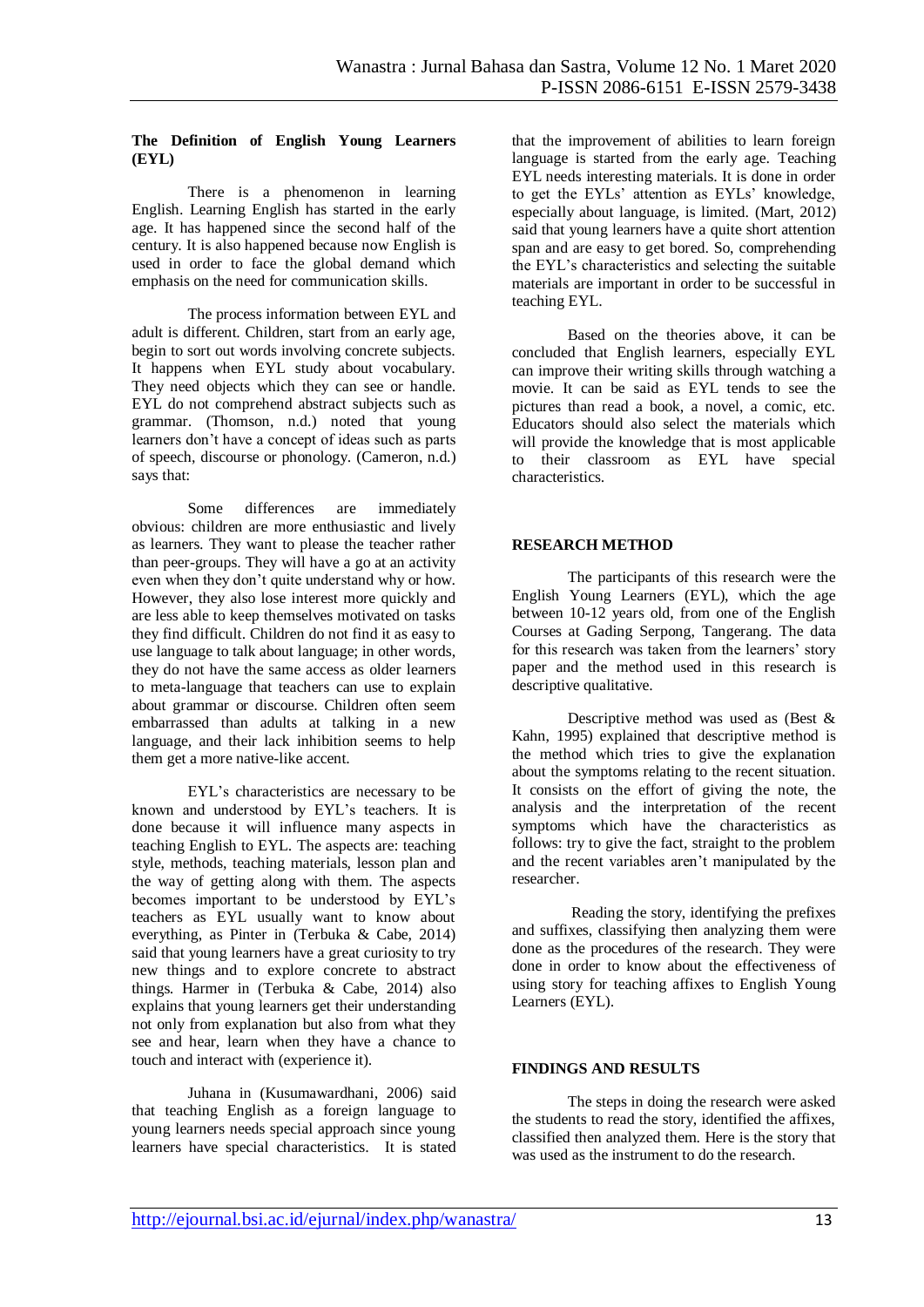# **Hansel and Gretel**

A poor woodcutter and his wife had two children named Hansel and Gretel. Their mother died when they were young. Hansel and Gretel were very sad. Soon their father remarried but their stepmother was very cruel. One day, she took the children deep into the forest and left them there. Clever Hansel had some breadcrumbs in his pocket and had dropped them on the way so that they could find their way back home. Alas! The birds ate all the crumbs and they couldn't find the path that led back home.

Hansel and Gretel went deeper and deeper into the forest. They were hungry and tired. Finally, after walking for a long time, they saw a cottage made of chocolate, candies, and cake. "Look, Hansel! A chocolate brick!" shouted Gretel in delight and both ate it hungrily.



Now, a wicked witch lived there. When she saw Hansel and Gretel, she wanted to eat them. She grabbed the children and locked them in a cage. The witch decided to make a soup out of Hansel and eat him first. She began boiling a huge pot of water for the soup. Just then, Gretel crept out of her cage. She gave the wicked witch a mighty push from behind and the witch fell into the boiling water. She howled in pain and died instantly. Hansel and Gretel found treasure lying around the cottage. They carried it home with them. Their stepmother had died and their father welcomed them back with tears of joy. They never went hungry again!

http://shortstoriesshort.com/story/hansel-and-gretel/

Figure 3. Story of Hansel and Gretel

After the participants read the story, then the affixes were identified, classified and analyzed. Here are the affixes found in the story.

# **Table 1. PREFIX**

| <b>Prefix</b> | Word       |
|---------------|------------|
| re-           | Remarried  |
| step-         | Stepmother |

http://ejournal.bsi.ac.id/ejurnal/index.php/wanastra/ 14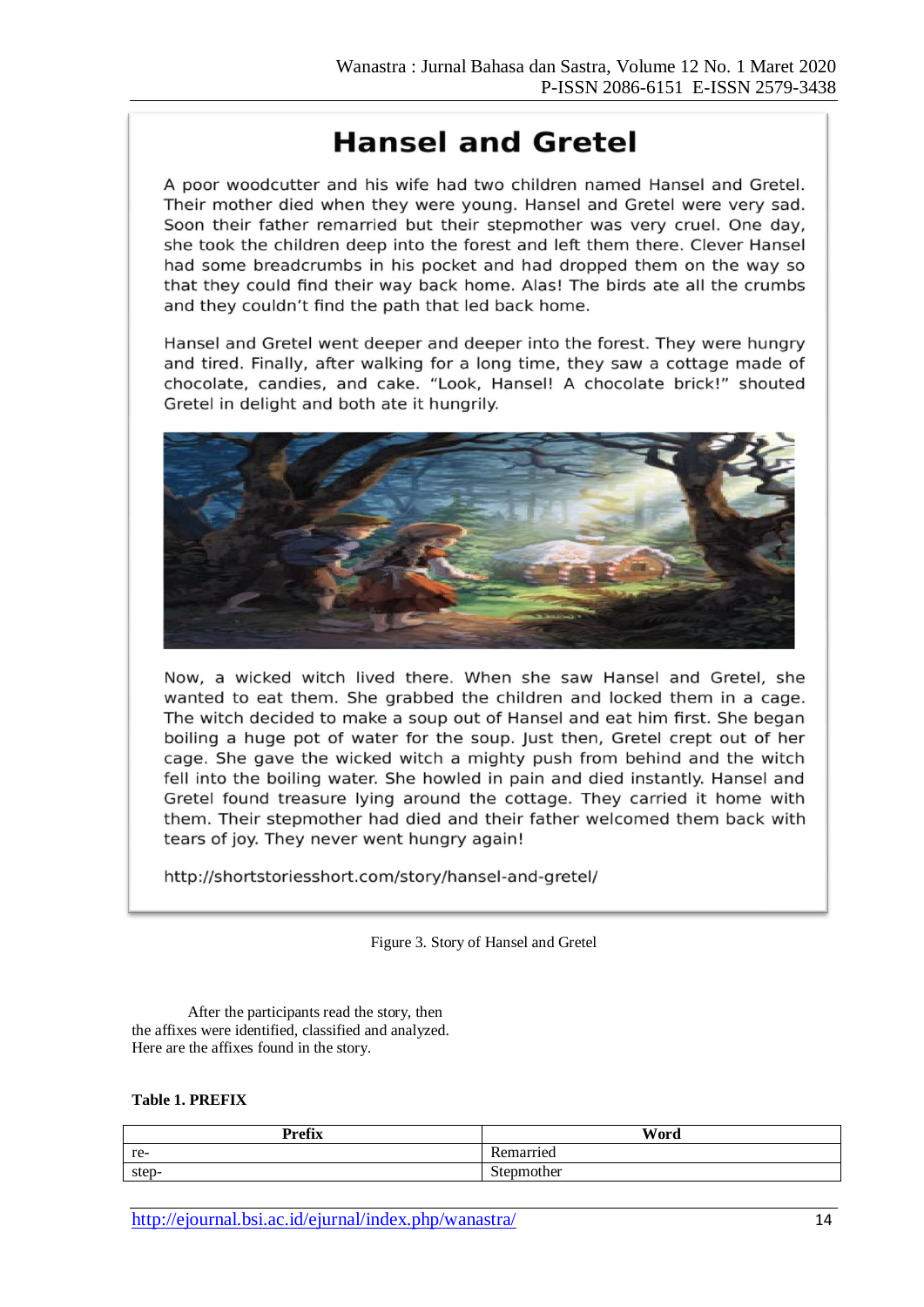| <b>Suffix</b> | Word           |
|---------------|----------------|
| -er           | Woodcutter     |
|               | Deeper         |
| - $ed$        | Named          |
|               | Died           |
|               | Remarried      |
|               | Dropped        |
|               | Tired          |
|               | Shouted        |
|               | Wicked         |
|               | Lived          |
|               | Wanted         |
|               | Grabbed        |
|               | Locked         |
|               | Decided        |
|               | Howled         |
|               | Carried        |
|               | Welcomed       |
| $-S$          | Breadcrumbs    |
|               | <b>Birds</b>   |
|               | Crumbs         |
|               | Candies        |
|               | <b>Tears</b>   |
| $-1y$         | Finally        |
|               | Hungrily       |
|               | Instantly      |
| $-$ ing       | Walking        |
|               | <b>Boiling</b> |

**Table 2. SUFFIX**

Based on the findings above, there are many suffixes found in the story. Suffixes are most commonly used not only in written but also in spoken English.

There are 2 prefixes found in the story, they are re- in remarried and step- in stepmother, meanwhile there are 5 suffixes found in the story, they are -er, -ed, -s, -ly and -ing.

#### **CONCLUSION**

There are two kinds in affixations; they are derivational affixes and inflectional affixes. Most suffixes found in the story were about inflectional affixes. The suffixes found in the story are –er, -ed, -s, -ly and –ing. There are also 2 prefixes found in the story, they are –re- and step-.

Suffix –ed are the most common suffix found in the story as the story is about retelling story then retelling story uses simple past tense so suffix –ed becomes the most common used in the story

#### **REFERENCES**

Aronoff, M., & Fudeman, K. (n.d.). What is Morphology ?

Best, J. W., & Kahn, J. V. (1995). in Education.

- Cameron, L. (n.d.). Teaching Languages to Young Learners.
- Josiah, U. E., & Udoudom, J. C. (2012). Morphophonemic Analysis of Inflectional Morphemes in English and Ibibio Nouns: Implications for Linguistic Studies. *Journal of Education and Learning*, *1*(2), 72–81. https://doi.org/10.5539/jel.v1n2p72

Khan, S., Akram, W., & Khan, A. (2016). Functions of Inflectional Morphemes in English and Pashto Languages, *3*(1), 197–